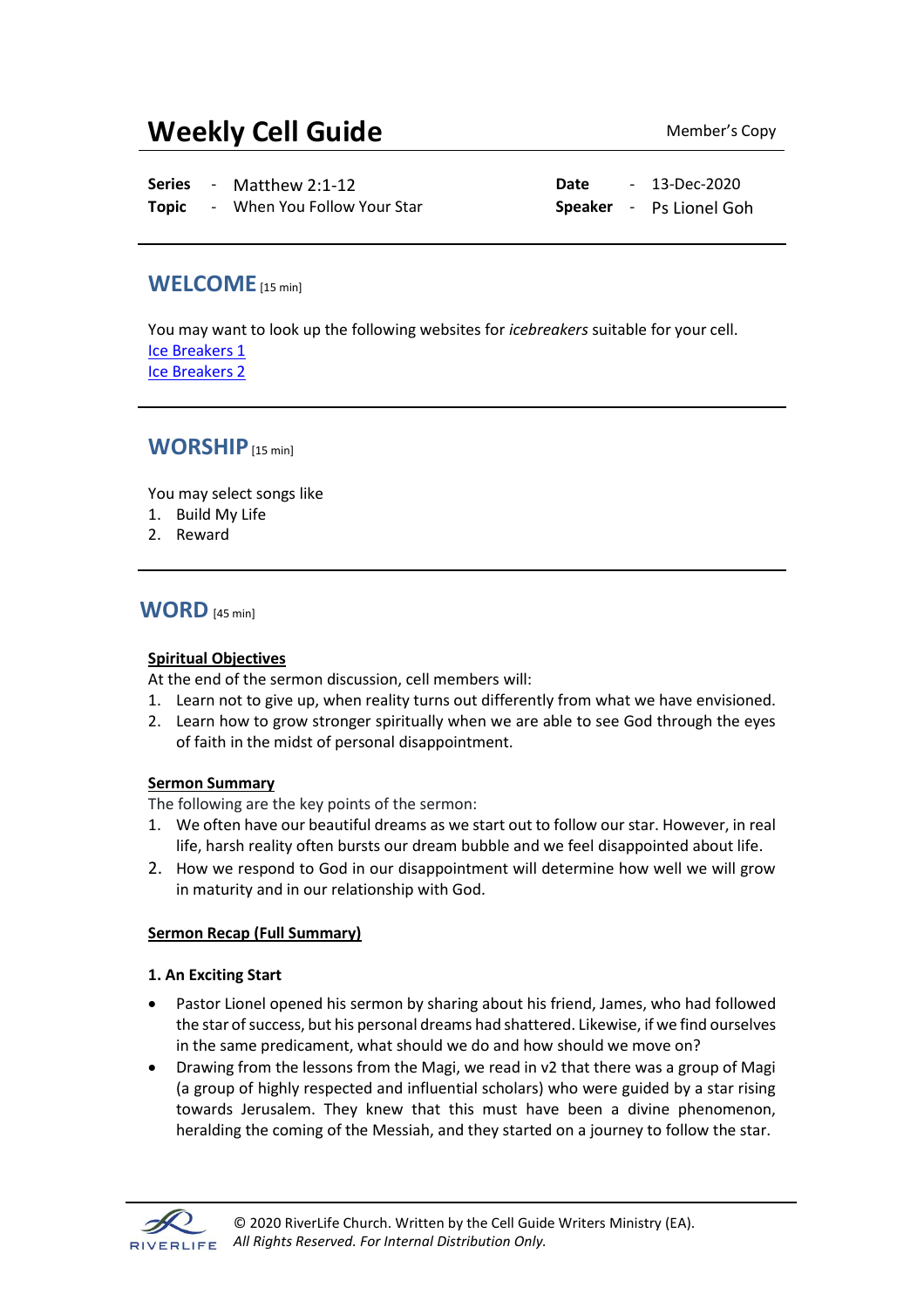### **2. A Rude Awakening**

- The question to ask: What do you do when you follow your star and your dream doesn't match up with reality?
- The Magi encountered several signs of a rude awakening:
	- o When the Magi arrived at Jerusalem, they realised that no one knew whether the Messiah had been born.
	- o When they enquired of King Herod, he was deeply disturbed as he was a selfish and insecure king who wanted to destroy the Messiah.
	- o Then, the Magi heard from King Herod's priests that the Messiah will be born in humble Bethlehem, a small and sleepy town, instead of a prince being born in the rich capital centre of Jerusalem.
- Yet, the Magi decided to still follow the star, which led them to a simple house where there was an ordinary baby being tended to by an ordinary couple.
- Many of us today have a similar experience in life, when we follow our star of ambition or fame or power, but our dreams don't end up matching our reality. What will we then do?

## **3. A Divine Encounter**

a) You look for God through the eye of faith (v 11)

- *"They entered the house and saw the child with his mother, Mary, and they bowed down and worshiped him."*
- The Magi could have easily turned away and gone back empty handed, when they faced their rude awakening. Yet, the Magi saw divinity in the ordinary.
- For Magi to bow down to worship a baby, they must have seen something far more powerful in baby Jesus' eyes.
- Pastor Lionel's personal testimony: My Disappointment with God loss of a baby son.

b) You continue to give your best to God (v 11)

- *"Then they opened their treasure chests and gave him gifts of gold, frankincense, and myrrh."*
- Because they knew who Jesus really was, they decided to give all their treasures to God.
- This must be the attitude that we have.

c) You obey God's prompting and make changes (v 12)

- *"When it was time to leave, they returned to their own country by another route, for God had warned them in a dream not to return to Herod."*
- The Magi's obedience gave Joseph and his family time to flee Bethlehem and get to Egypt.

In conclusion, when you follow your star and reality turns out differently, don't give up!